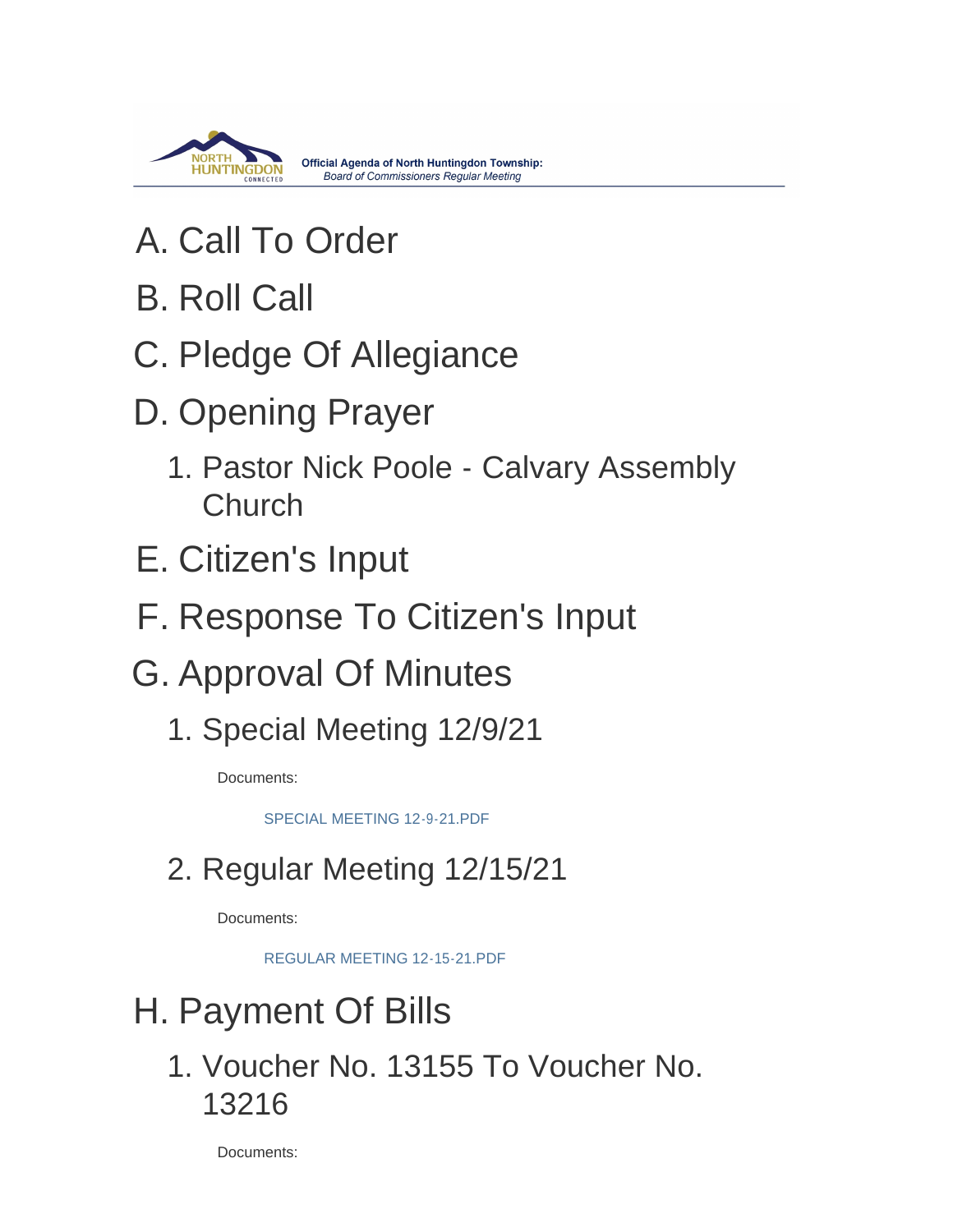## Staff Reports I.

### 1. Public Works Report

Documents:

[PUBLIC WORKS REPORT.PDF](https://www.township.north-huntingdon.pa.us/AgendaCenter/ViewFile/Item/3695?fileID=3115)

## 2. Parks Report

Documents:

[PARKS REPORT.PDF](https://www.township.north-huntingdon.pa.us/AgendaCenter/ViewFile/Item/3696?fileID=3116)

## J. Township Engineer Report

### 1. Planning & Zoning Report

Documents:

[PZ\\_MONTHLY\\_REPORT\\_DECEMBER\\_21.PDF](https://www.township.north-huntingdon.pa.us/AgendaCenter/ViewFile/Item/3697?fileID=3117)

#### a. Fire Officials Report

Documents:

[FIRE OFFICIALS REPORT.PDF](https://www.township.north-huntingdon.pa.us/AgendaCenter/ViewFile/Item/3703?fileID=3123)

#### b. Subdivision And Land Development Report

Documents:

[CONDITIONAL\\_PLAN\\_STATUS\\_REPORT\\_JANUARY\\_22.PDF](https://www.township.north-huntingdon.pa.us/AgendaCenter/ViewFile/Item/3698?fileID=3118)

#### c. SP-03-2020: Kenny Ross Mazda Dealership

Action to amend plans for the Kenny Ross Mazda Dealership.

Documents:

[KENNY ROSS MAZDA DEALERSHIP.PDF](https://www.township.north-huntingdon.pa.us/AgendaCenter/ViewFile/Item/3700?fileID=3120)

### d. S-25-2021: Tomasic Consolidation Plan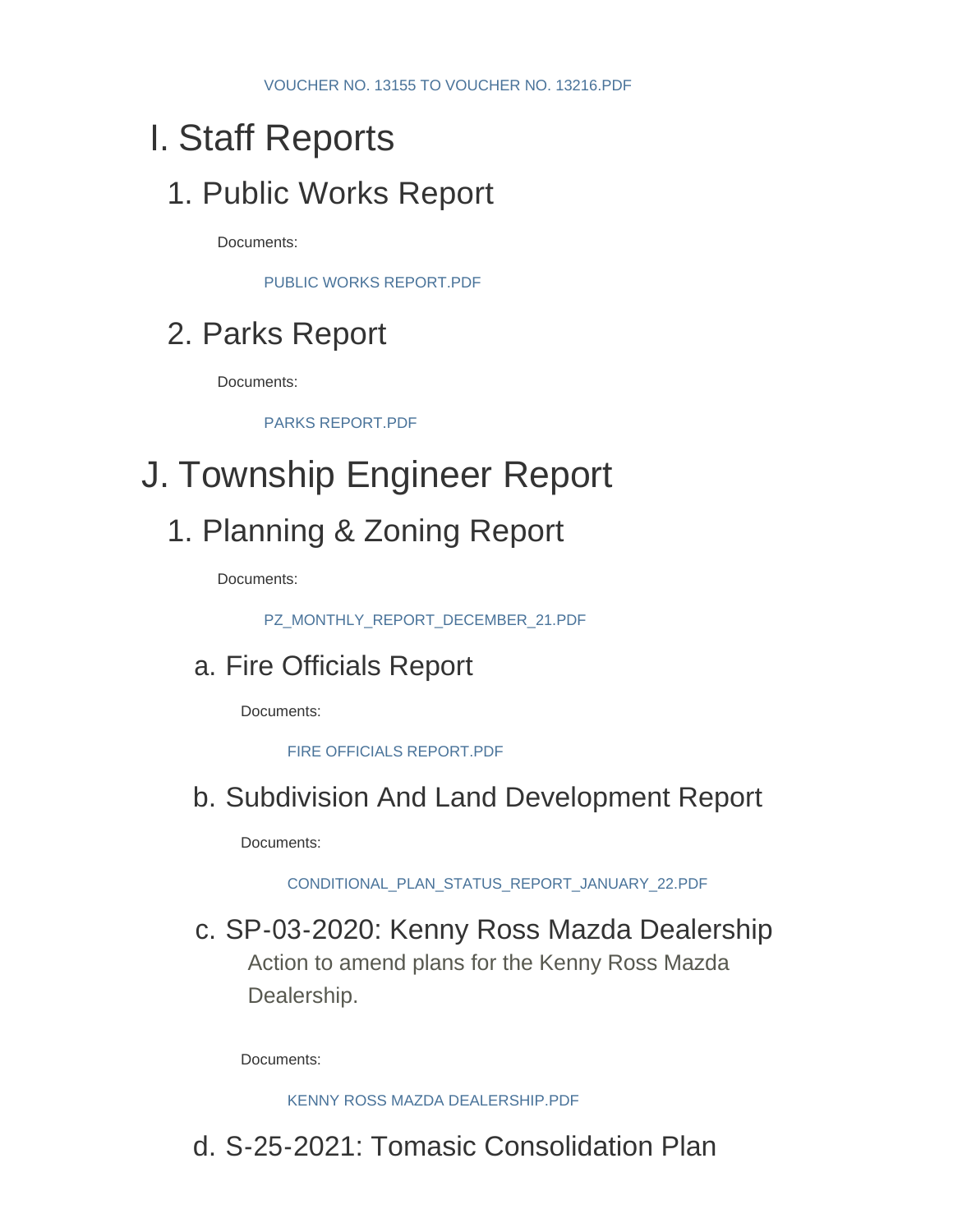Action to approve a consolidation of two lots into one.

Documents:

[TOMASIC CONSOLIDATION PLAN.PDF](https://www.township.north-huntingdon.pa.us/AgendaCenter/ViewFile/Item/3701?fileID=3121)

- K. Solicitor's Report Bruce E. Dice
	- 1. Action To Amend Ordinance No. 443 Of The Township Of North Huntingdon Authorizing The Placement Of No Engine Brake Retarder Signs Along S.R. 30 Between Malts Lane And Bethel Road.

Documents:

[BRAKE RETARDER ORDINANCE.PDF](https://www.township.north-huntingdon.pa.us/AgendaCenter/ViewFile/Item/3699?fileID=3119)

L. Township Manager's Report Michael Turley

Interim Township Manager

1. Action To Approve The December Check Register.

Documents:

[DECEMBER CHECK REGISTER.PDF](https://www.township.north-huntingdon.pa.us/AgendaCenter/ViewFile/Item/3704?fileID=3124)

2. Budget Report - December 2021 Report

Documents:

DECEMBER BUDGET REPORT PDF

3. Action To Approve Resolution No. 1 Of